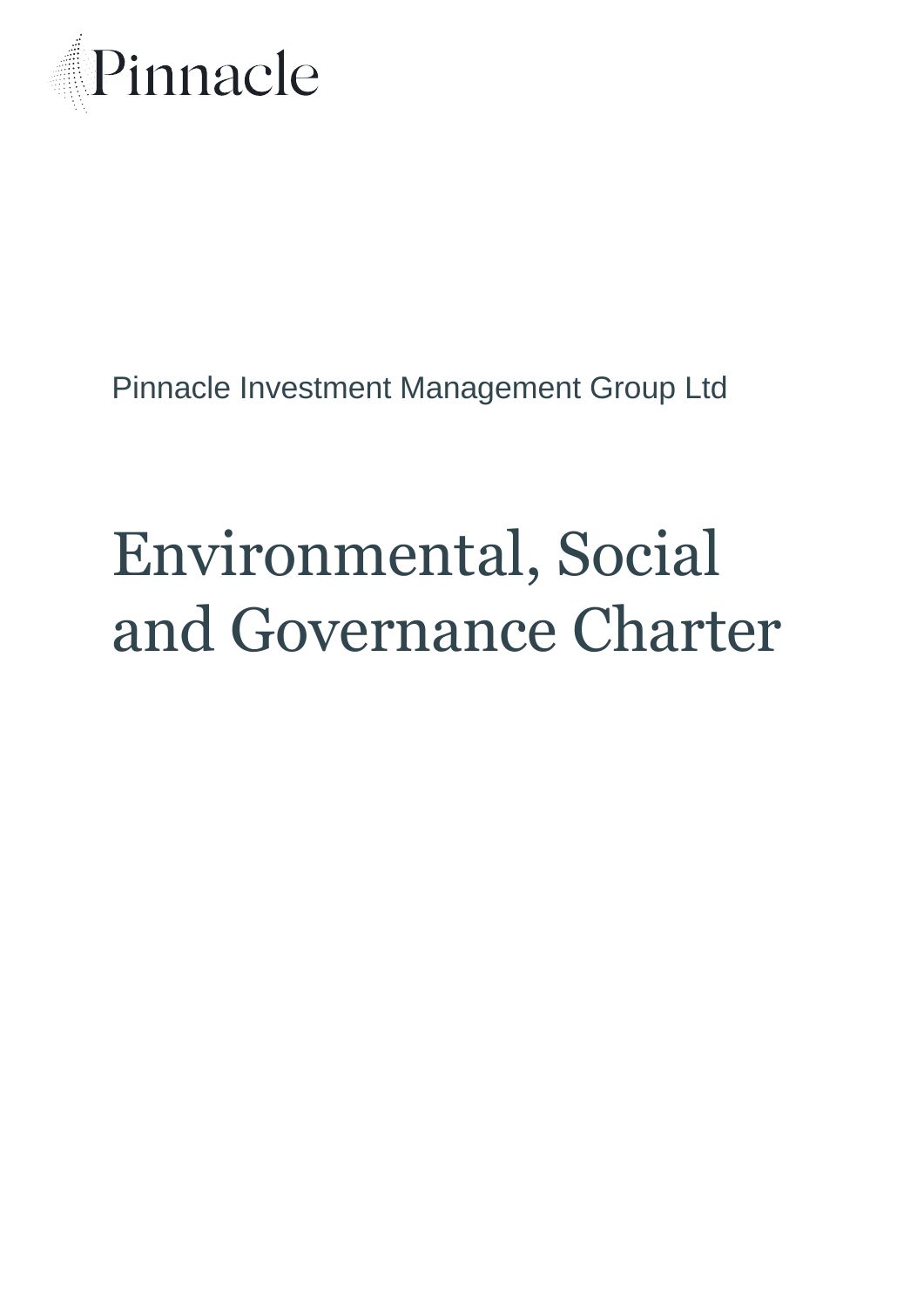### **Document control**

#### **Version control / revision history**

This document has been through the following revisions:

| Version   Date of approval | Remarks / Key changes / Reason for update        |
|----------------------------|--------------------------------------------------|
|                            | <b>New Version of Pinnacle Group ESG Charter</b> |
|                            |                                                  |

#### **Authorisation**

This document requires the following approvals:

| Authorisation          | <b>Name</b> |
|------------------------|-------------|
| <b>Initial version</b> |             |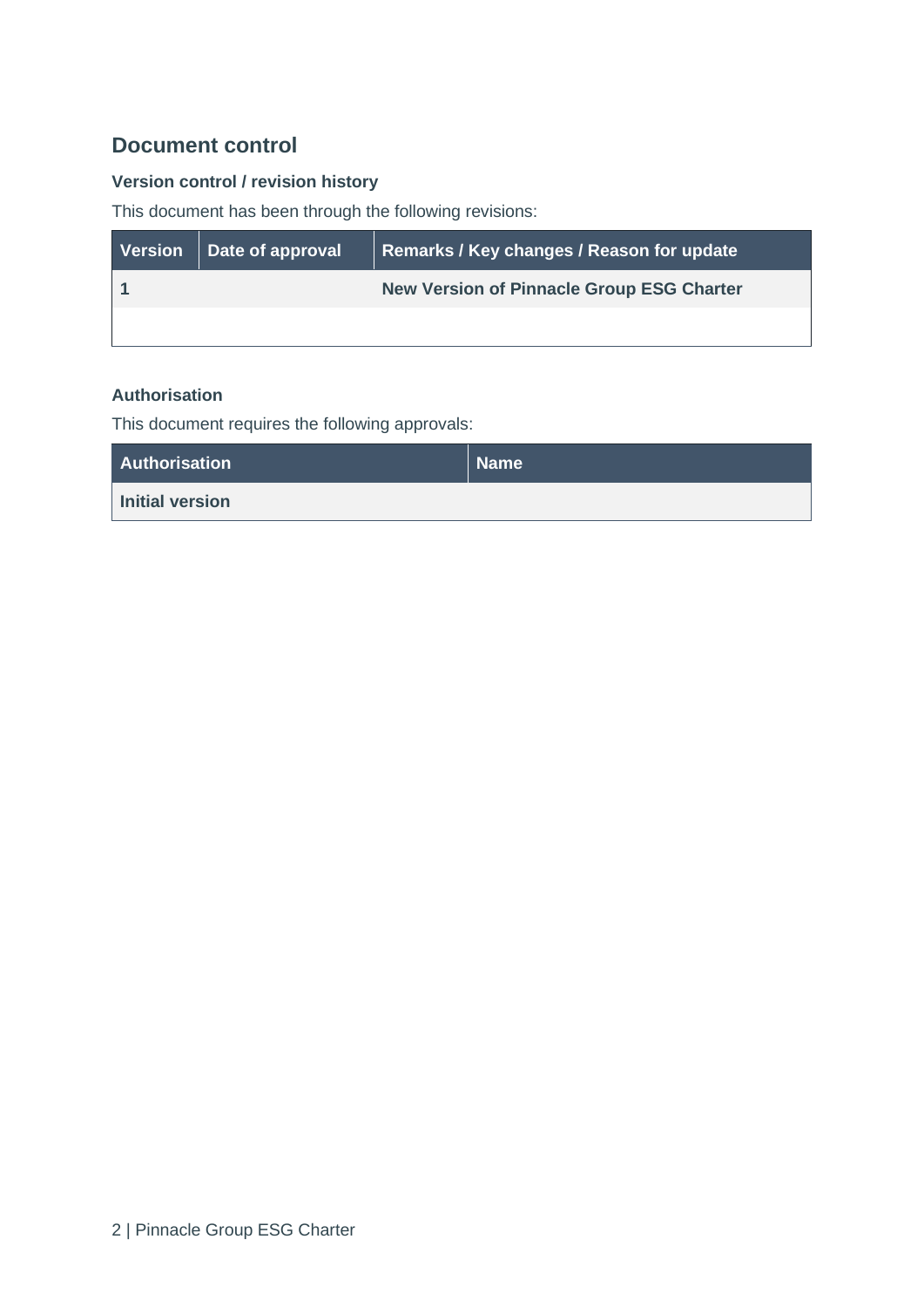The Pinnacle Group ESG Charter (**Charter**) has been prepared by Pinnacle Investment Management Group Limited ABN 22 100 325 184 (**Pinnacle**). Reference to the Pinnacle Group in this Charter means Pinnacle and its affiliated investment managers (**Affiliates**) that have adopted the Charter. Reference to 'we' means each member of the Pinnacle Group that have adopted the Charter.

Affiliates that have adopted the principles set out in this Charter:

- Aikya Investment Management Limited (UK Company Number 12329682)
- Antipodes Partners Limited (ABN 29 602 042 035, AFSL 481580)
- Coolabah Capital investments Pty Ltd [\(ABN 49 050 680 870\)](http://abr.business.gov.au/Search.aspx?SearchText=49%20050%20680%20870)
- Firetrail Investments Pty Limited (ABN 98 622 377 913, AFSL 516821)
- Five V Capital Pty Ltd (ABN 29 162 193 928, AFSL 463130)
- Hyperion Asset Management Limited (ABN 80 080 135 897, AFSL 238380)
- Langdon Equity Partners Ltd (BN 793217605RC0001)
- Longwave Capital Partners Pty Ltd (ABN 17 629 034 902, AFSL AR 1269404 of Pinnacle Investment Management Limited AFSL 322140)
- Metrics Credit Partners Pty Ltd (ABN 27 150 646 996, AFSL 416146)
- Palisade Investment Partners Limited (ABN 32 124 326 361, AFSL AR 312944 of Pinnacle Investment Management Limited AFSL 322140)
- Plato Investment Management Limited (ABN 77 120 730 136, AFSL 307141)
- Riparian Capital Partners Pty Limited (ABN 80 630 179 752, AFSL 322140)
- Solaris Investment Management Limited (ABN 72 128 512 621, AFSL 330505)
- Spheria Asset Management Pty Limited (ABN 42 611 081 326, AFSL AR 1240979 of Pinnacle Investment Management Limited AFSL 322140)
- Two Trees Investment Management Pty Ltd (ABN 57 616 424 170, AFSL 502096)

All new Affiliates are required to adopt the principles set out in this Charter and are expected to comply within a 12-month period.

Pinnacle and the Affiliates will review the content of the Charter at least annually, to ensure that the content remains relevant and appropriate and to reaffirm their commitment to continuing to approach these important issues in a collaborative manner.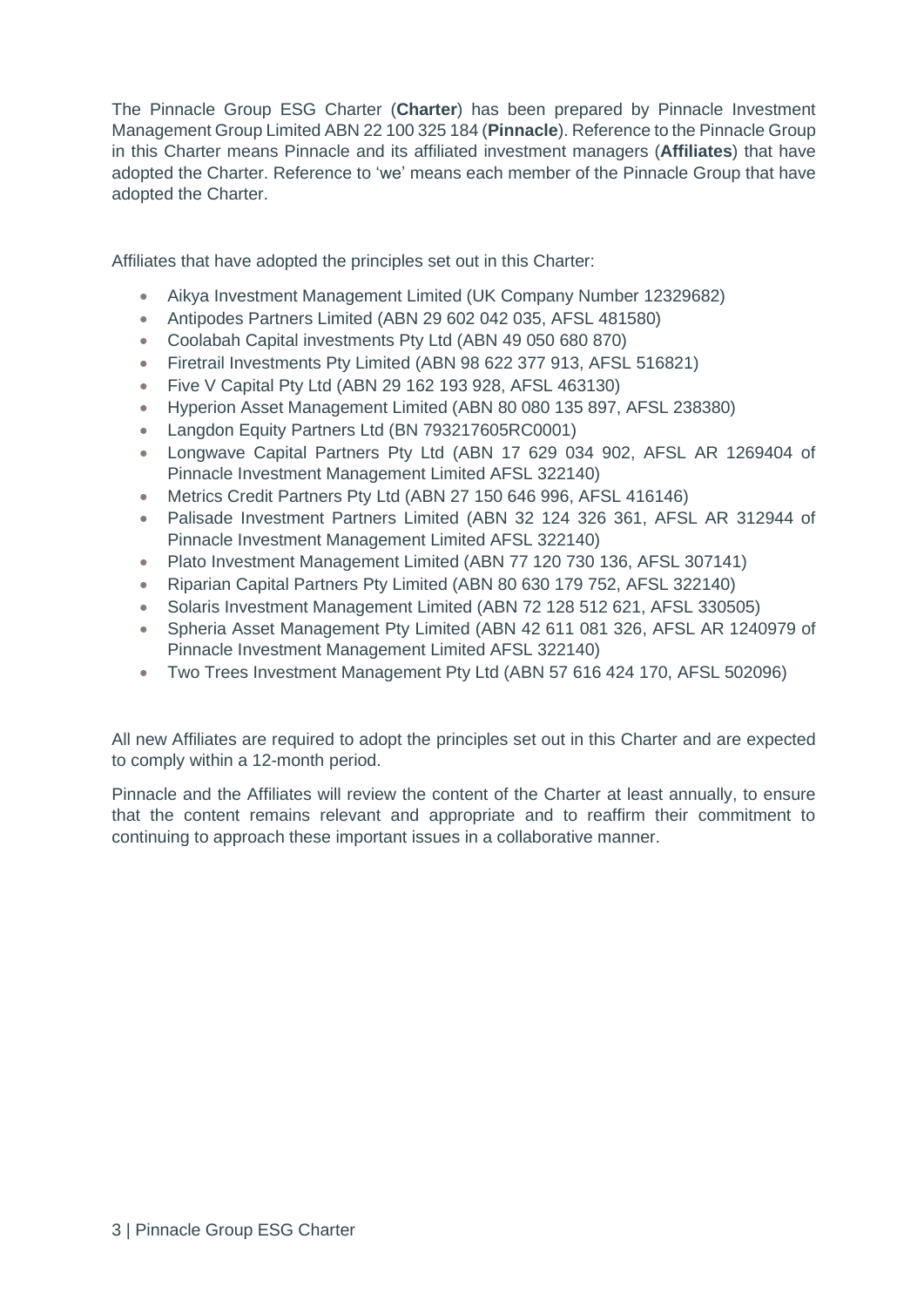### **Table of contents**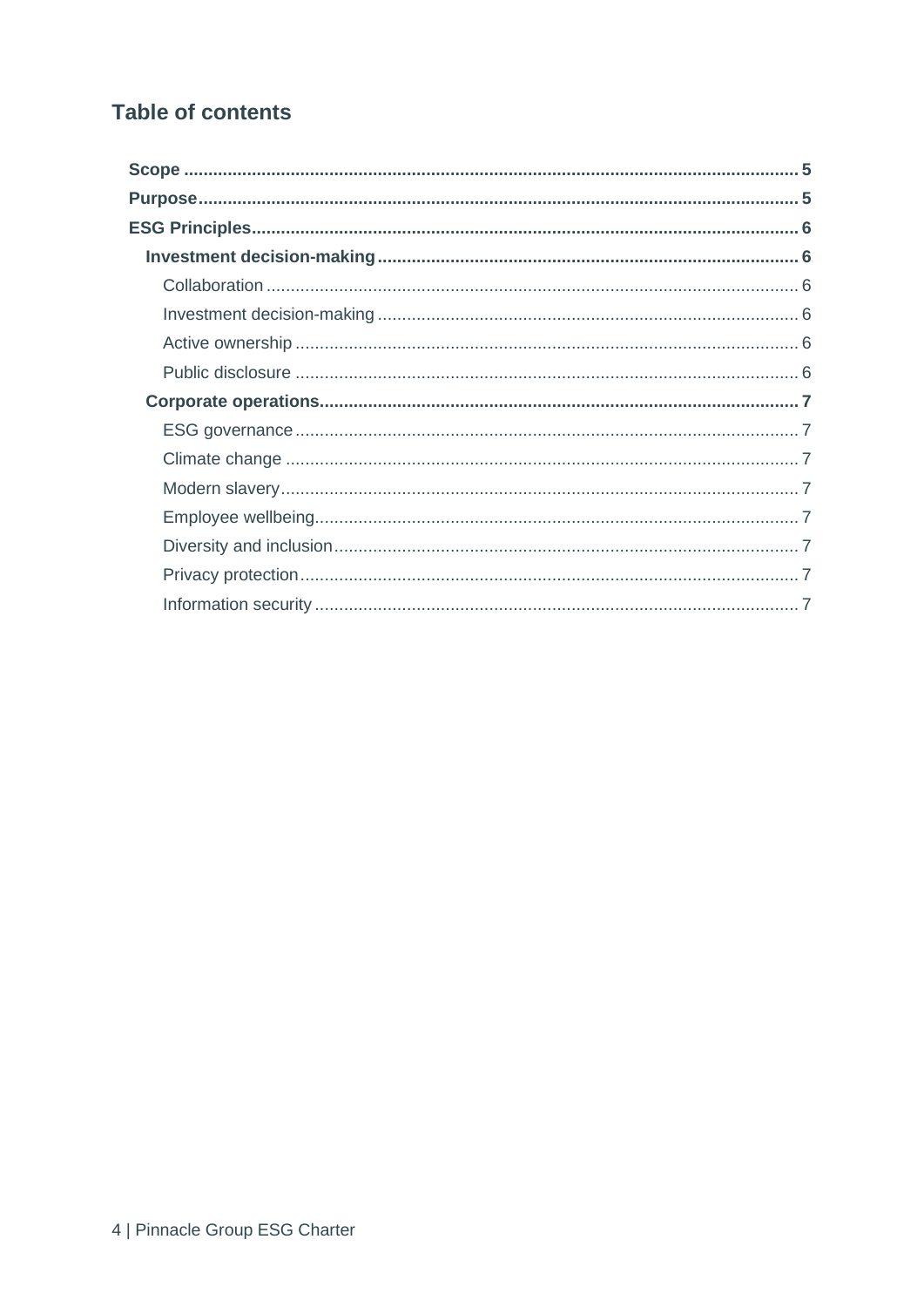# <span id="page-4-0"></span>Scope

The Charter reflects our shared commitment to ensure that sustainability principles and practices are integrated into the way we conduct business.

Pinnacle itself does not manage money, but rather, holds equity interests in Affiliates and provides them with distribution, business infrastructure and other non-investment support. It is the responsibility of each Affiliate to manage client monies, including with respect to environmental, social and governance (**ESG**) considerations, in accordance with their investment processes. The Charter articulates broad, consistent ESG Principles for how those considerations may be addressed but does not bind Affiliates to alter or change their investment processes in any way.

# <span id="page-4-1"></span>Purpose

The purpose of this Charter is to formalise the Pinnacle Group's commitment to supporting and adopting responsible investment and operational practices.

The Charter underpins the objectives sought by the Pinnacle Group's ESG Working Group. The ESG Working Group facilitates collaboration between Pinnacle and the Affiliates, with the objective to enhance consideration of ESG principles across the Pinnacle Group, as well as improve disclosure transparency and drive positive change in our industry.

The ESG Working Group consists of representatives from each Affiliate, including, Managing Directors and executives, investment decision makers, and other key stakeholders.

<span id="page-4-2"></span>In pursuit of its purpose, the Pinnacle Group will act in accordance with the following ESG Principles.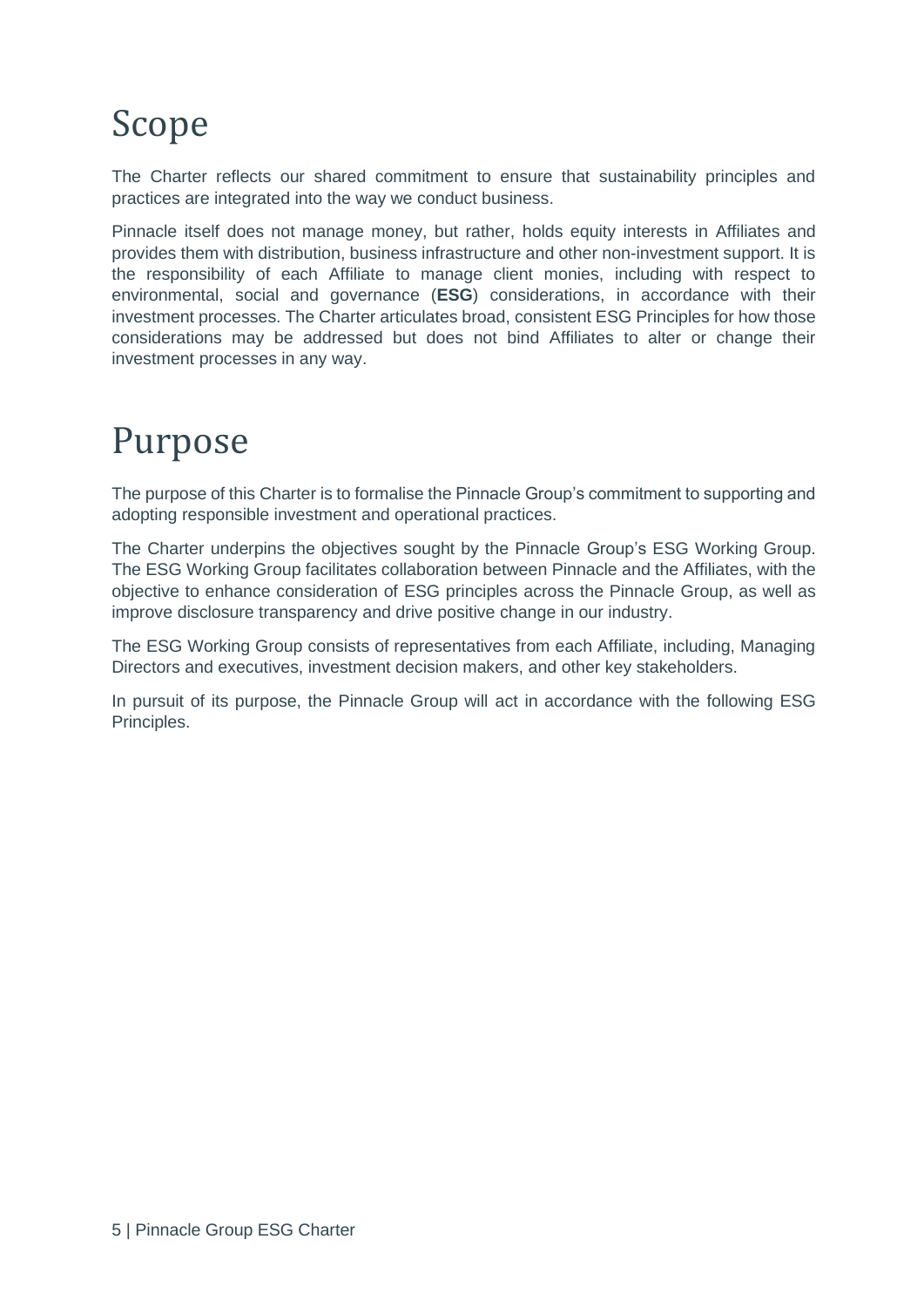# ESG Principles

### <span id="page-5-0"></span>Investment decision-making

Pinnacle and Affiliates recognise that we have a duty to act in the best long-term interests of our stakeholders. We believe that ESG issues can affect the performance of investment portfolios to varying degrees across companies, sectors, regions, asset classes and through time.

The ESG Working Group consists of Affiliates who invest across a range of markets and asset types, each with its own approach to investing including with respect to the integration of ESG considerations. The Charter does not seek to mandate how ESG considerations are to be incorporated within each Affiliate's investment process, but rather articulates a set of principles for how those considerations should be addressed. We employ the United Nations supported Principles for Responsible Investment (**PRI**) as a guiding framework to baseline our responsibilities and guide our ESG considerations.

Therefore, where consistent with our fiduciary responsibilities, we commit to the following:

#### <span id="page-5-1"></span>**Collaboration**

We will collaborate via the Pinnacle Group's ESG Working Group to foster responsible investment and sustainable operations that contribute positively to society and the environment.

The ESG Working Group brings together Affiliates across the Pinnacle Group to share knowledge and educate, with the aim to support and promote industry best practice standards.

We believe that a collaborative approach to ESG across the Pinnacle Group creates a valuable synergy and increases the impact of otherwise individual actions.

#### <span id="page-5-2"></span>**Investment decision-making**

All Affiliates approach responsible investment in the way that is most relevant to their investment strategies. Where relevant to each Affiliate's investment process, we will incorporate ESG issues into our investment decision-making process and disclose the manner in which ESG issues are considered via our ESG Policy or equivalent.

We will provide employee training on material ESG matters*<sup>1</sup>* .

#### <span id="page-5-3"></span>**Active ownership**

Where it is applicable and viable to each Affiliate's investment process, we will be active owners and incorporate ESG issues into our ownership policies and practices by:

- establishing an engagement strategy, prioritising engagement efforts on sectors or companies where material ESG matters*<sup>1</sup>* have been identified.
- establishing a Voting Policy consistent with each Affiliate's responsible investment ambitions and ensure votes are cast in accordance with the Voting Policy.

#### <span id="page-5-4"></span>**Public disclosure**

We will publicly disclose our ESG Policy and Voting Policy if applicable.

*<sup>1</sup> Material ESG matters in this Charter means environmental, social or governance concerns that are reasonably likely to impact the financial condition or operating performance of a company and therefore are most important to investors.*